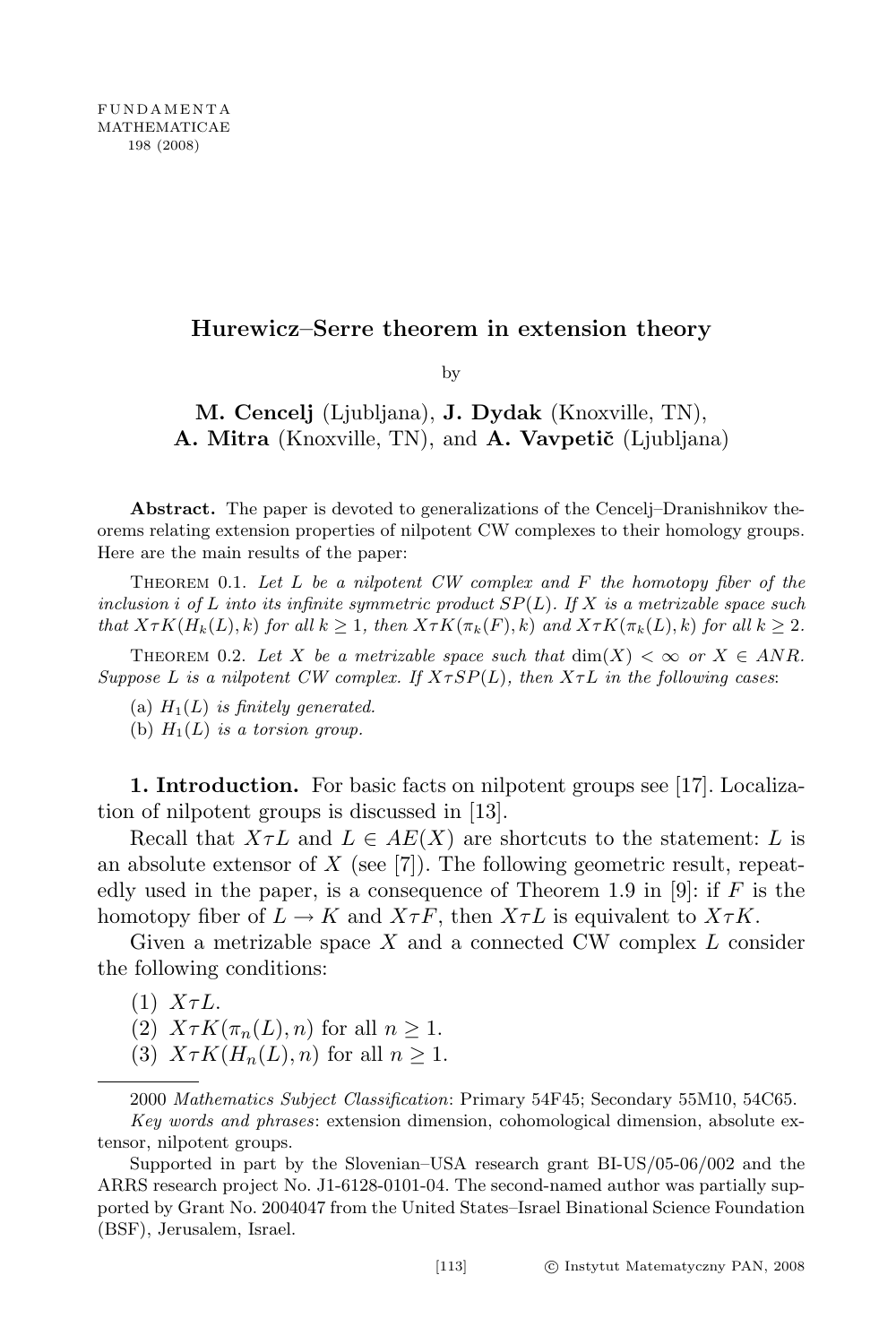It is well-known that (1) implies (3) as proved by Dranishnikov [6] for X compact and for arbitrary X in [11, Theorem 3.4]. The difficulty in generalizing results in cohomological dimension theory from compact spaces to arbitrary metrizable spaces usually lies in the fact that the First Bockstein Theorem does not hold for metric spaces.

By a Hurewicz–Serre Theorem in Extension Theory we mean any result showing (3) implies (2). However, in practice we are really interested in arriving at  $(1)$  (see [4]).

Here is the main problem we are interested in:

PROBLEM 1.1. Suppose X is a metrizable space such that  $X \tau K(H_n(L), n)$ for all  $n \geq 1$ . If L is nilpotent, does  $X \tau K(\pi_n(L), n)$  hold for all  $n \geq 1$ ?

Even a specialized version of 1.1 is open:

PROBLEM 1.2. Suppose L is a nilpotent CW complex. If X is a metrizable space such that  $X \tau K(H_k(L), k)$  for all  $k \geq 1$ , does  $X \tau K(\pi_1(L), 1)$ hold?

Notice that it is not sufficient to assume  $X \tau K(H_1(L), 1)$  in Problem 1.2. Namely, take the group G from [18] whose abelianization is  $\mathbb{Q} \oplus \mathbb{Q}$  and whose commutator group is  $\mathbb{Z}/p^{\infty}$ . Pick a compactum X so that  $\dim_{\mathbb{Q}}(X) = 1$  and  $\dim_{\mathbb{Z}/p^{\infty}}(X)=2.$  The complex  $L=K(G, 1)$  is nilpotent and  $X \tau K(H_1(L), 1),$ but  $X \tau L$  does not hold. Indeed, as  $\pi_1(L)$  is not  $\bar{p}$ -local and  $H_1(L; \mathbb{Z}/p^{\infty}) = 0$ , Lemma 5.4 says  $H_2(L; \mathbb{Z}/p^{\infty}) \neq 0$ , which means  $H_2(L)/\text{Tor}(H_2(L))$  is not p-divisible. If  $X \tau L$ , then  $X \tau K(H_2(L), 2)$  and  $\dim_{\mathbb{Z}_{(p)}}(X) \leq 2$ , and that, in combination with dim<sub>Q</sub>(X) = 1, implies dim<sub>Z/p</sub> $\propto$ (X)  $\leq$  1, a contradiction. See more in [2] about the First Bockstein Theorem for nilpotent groups.

However, if  $H_1(L)$  is a torsion group, then the answer to Problem 1.2 is positive.

LEMMA 1.3. Suppose N is a nilpotent group. If  $X \tau K(\text{Ab}(N), 1)$  for some metrizable space X and  $Ab(N)$  is a torsion group, then  $X \tau K(N, 1)$ .

*Proof.* We use induction on the nilpotency class n of N. Let  $\Gamma^n N = \Gamma^n$ . Notice  $N/\Gamma^n$  is a nilpotent group of class  $n-1$  whose abelianization is an image of Ab(N). Thus  $X \tau K(N/\Gamma^n, 1)$ . The epimorphism

$$
\bigotimes^n \mathrm{Ab} \, N \to \Gamma^n N = \Gamma^n
$$

implies  $X \tau K(\Gamma^n, 1)$ , so the fact that N is a central extension

$$
1 \to \Gamma^n \to N \to N/\Gamma^n \to 1
$$

concludes the proof.

For the sake of completeness let us show (2) is always stronger than (3).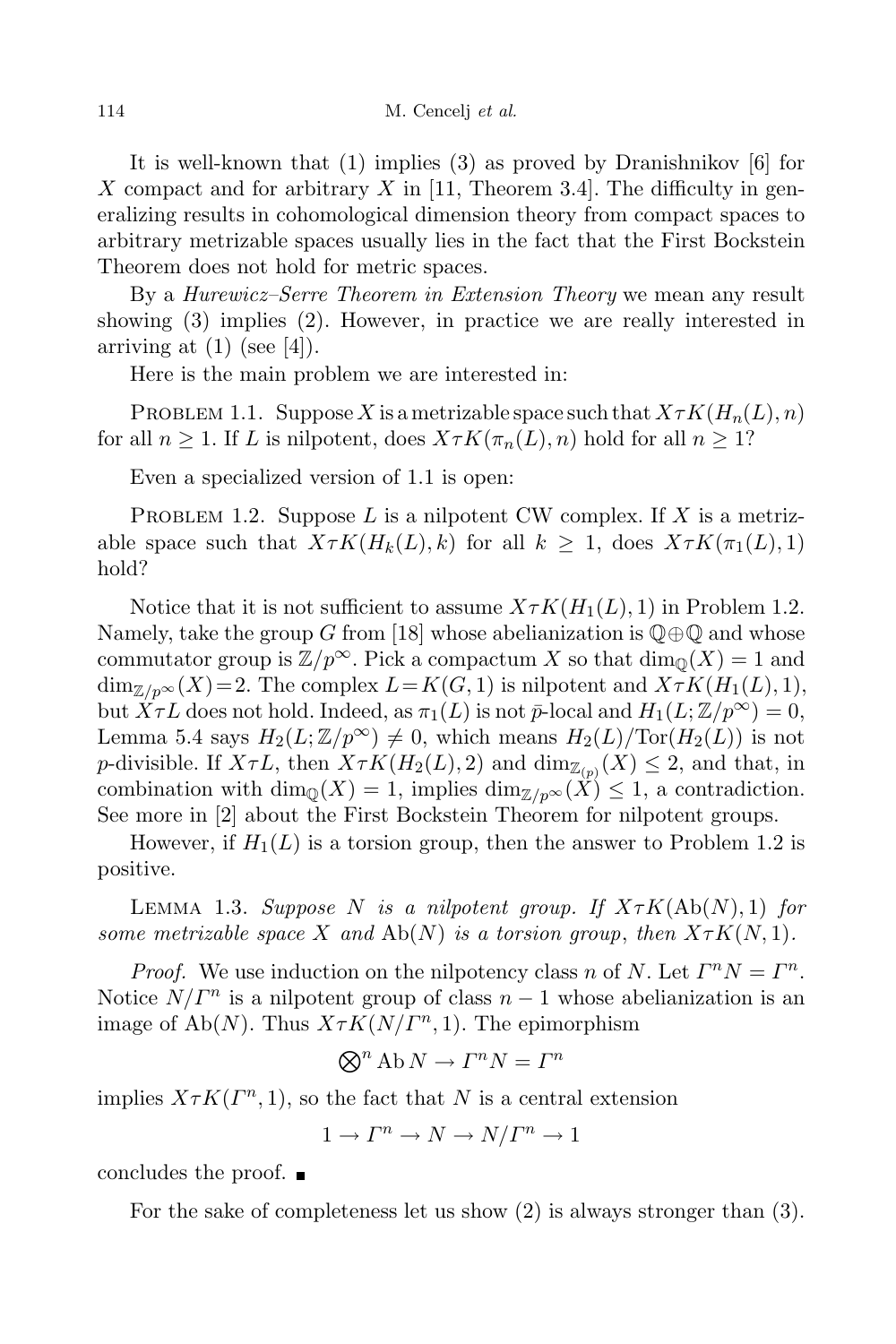PROPOSITION 1.4. Suppose X is a metrizable space and L is a connected CW complex. If  $X \tau K(\pi_n(L), n)$  for all  $n \geq 1$ , then  $X \tau K(H_n(L), n)$  for all  $n \geq 1$ .

*Proof.* Let  $L_n$  be the CW complex obtained from L by killing all homotopy groups higher than n. Since  $L_n$  is obtained from L by attaching k-cells for  $k > n+1$ ,  $H_n(L_n) = H_n(L)$ . Also,  $X \tau L_n$ , because  $X \tau K(\pi_i(L_n), i)$  holds for all i and only finitely many homotopy groups of  $L_n$  are non-trivial (see Theorem G of [10]). Therefore  $X \tau K(H_n(L_n), n)$ .

Also, (1) is always stronger than (2) provided the issue of the fundamental group is avoided.

PROPOSITION 1.5. Suppose  $X$  is a metrizable space and  $L$  is a connected CW complex. If  $X \tau K(\pi_1(L), 1)$  and  $X \tau L$ , then  $X \tau K(\pi_n(L), n)$  for all  $n > 1$ .

*Proof.* Notice that the homotopy fiber of the covering projection  $L \to L$ is  $K(\pi_1(L), 1)$ . Therefore  $X \tau L$  and  $X \tau K(H_n(L), n)$  for all n. By Theorem F of [10] (see also Theorem 4.2 of this paper) one has  $X \tau K(\pi_n(\tilde{L}), n) =$  $K(\pi_n(L), n)$  for all  $n \geq 2$ .

DEFINITION 1.6. X is called a Knoxville space if it is metrizable and for any connected CW complex L the conditions  $X \tau K(\pi_n(L), n)$  for all  $n \geq 1$ imply  $X\tau L$ .

PROBLEM 1.7. Characterize Knoxville spaces.

It follows from Theorem G of  $[10]$  that any finite-dimensional X or any  $X \in ANR$  is a Knoxville space. Also, it is easy to see that any countable union of closed Knoxville subspaces is a Knoxville subspace.

2. Properties of the homotopy fiber of  $L \to SP(L)$ . Notice that condition (3) of Section 1 is equivalent to  $X \tau SP(L)$  as  $SP(L)$  is the weak product of  $K(H_n(L), n)$  for all  $n \geq 1$  according to the famous theorem of Dold and Thom [5]. Since we are interested in deriving  $X\tau L$ , it makes sense to ponder the stronger condition  $X \tau F$ , where F is the homotopy fiber of the inclusion  $L \to SP(L)$ . That is the main idea of the whole paper and in this section we concentrate on basic properties of  $F$  and its homotopy groups.

PROPOSITION 2.1. Suppose L is a CW complex and F is the homotopy fiber of the inclusion i of L into its infinite symmetric product  $SP(L)$ . If L is nilpotent, then F is nilpotent.

Proof. The homotopy sequence

$$
\cdots \to \pi_n(F) \xrightarrow{j_*} \pi_n(L) \xrightarrow{i_*} \pi_n(SP(L)) \xrightarrow{\partial} \pi_{n-1}(F) \to \cdots
$$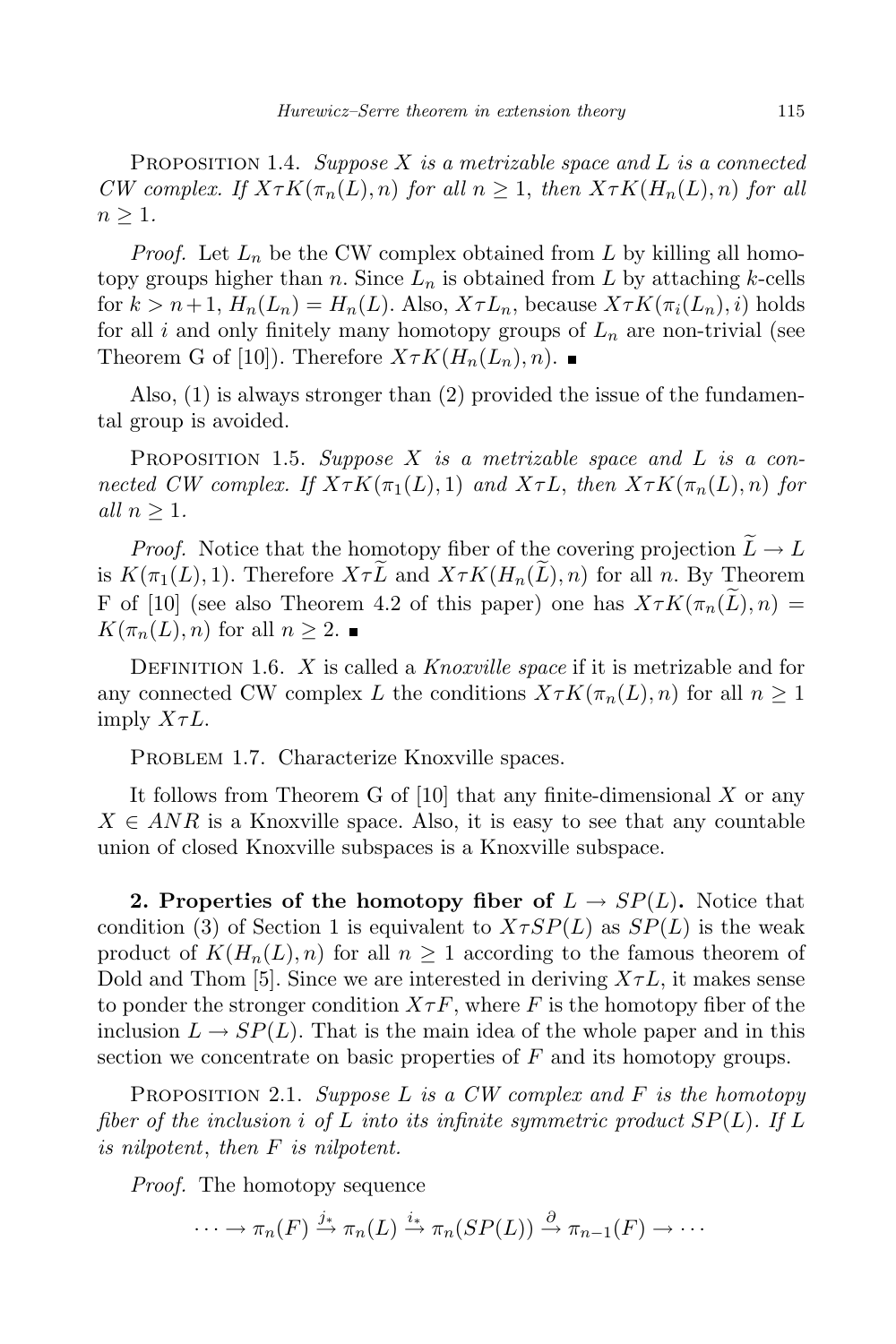of the fibration  $F \stackrel{j}{\rightarrow} L \stackrel{i}{\rightarrow} SP(L)$  is a sequence of  $\pi_1(L)$ -modules [15, Proposition 8<sup>bis</sup>.2. For the action of  $\pi_1(L)$  on  $\pi_n(F)$  which is described in the proof of [15, Proposition 8<sup>bis</sup>.2] we have  $g \cdot \alpha = j_*(g) \cdot \alpha$  for  $\alpha \in \pi_n(F)$  and  $q \in \pi_1(F)$ .

Let  $I_F$  and  $I_L$  be the augmentation ideals of the group rings  $\mathbb{Z}[\pi_1(F)]$ and  $\mathbb{Z}[\pi_1(L)]$ , respectively. Because L is a nilpotent, there is an integer c such that  $(I_L)^c \pi_n(L) = 0$ . Let  $\eta \in (I_F)^c$  and  $\alpha \in \pi_n(F)$ . Then  $j_*(\eta \alpha) =$  $j_*(\eta)j_*(\alpha) = 0$ , because  $j_*(\eta) \in (I_L)^c$ . Thus there exists  $\beta \in \pi_{n+1}(SP(L))$ such that  $\partial \beta = \eta \alpha$ . Let  $q \in \pi_1(F)$ . Then  $j_*(q) - 1 \in I_L$  and

$$
\partial((j_*(g)-1)\beta) = (j_*(g)-1)\partial\beta = (j_*(g)-1)\eta\alpha = (g-1)\eta\alpha.
$$

The action of  $\pi_1(L)$  on  $\pi_n(SP(L))$  is defined as  $l\gamma = i_*(l)\gamma$  for  $l \in \pi_1(L)$ and  $\gamma \in \pi_n(SP(L))$ . Hence

$$
(j_*(g) - 1)\beta = (i_*j_*(g) - 1)\beta = (1 - 1)\beta = 0,
$$

therefore  $(g-1)\eta\alpha = 0$ . This shows that  $(I_F)^{c+1}\pi_n(F) = 0$ , so the space F is nilpotent.

PROPOSITION 2.2. Suppose L is a nilpotent  $CW$  complex and F is the homotopy fiber of the inclusion i of L into  $SP(L)$ . If P is a set of primes such that  $H_k(L)$  is a P-torsion group for all  $k \leq n$ , where  $n \geq 1$  is given, then  $\pi_k(F)$  is a P-torsion group for all  $1 \leq k \leq n+1$ .

*Proof.* Let  $\mathcal{P}'$  be the complement of  $\mathcal P$  in the set of all primes. Consider the localization  $L_{(\mathcal{P}')}$  of L at  $\mathcal{P}'$ . Notice that  $L_{(\mathcal{P}')}$  is *n*-connected, so the Hurewicz homomorphism  $\phi_k : \pi_k(L_{(\mathcal{P}')} ) \to H_k(L_{(\mathcal{P}')} )$  is an isomorphism for  $k = n + 1$  and an epimorphism for  $k = n + 2$ . Let us split the exact sequence  $\cdots \rightarrow \pi_k(F) \rightarrow \pi_k(L) \rightarrow H_k(L) \rightarrow \cdots$  into  $\cdots \rightarrow \pi_2(F) \rightarrow$  $\pi_2(L) \to H_2(L) \to A \to 0$  and  $1 \to A \to \pi_1(F) \to B \to 1$ , where B is the commutator subgroup of  $\pi_1(L)$ . Localizing the first sequence at  $\mathcal{P}'$  yields A being a P-torsion group and  $\pi_k(F)$  being P-torsion for  $2 \leq k \leq n+1$ . Since B is  $\mathcal P$ -torsion, the assertion follows.

COROLLARY 2.3. Suppose  $L$  is a nilpotent CW complex and  $F$  is the homotopy fiber of the inclusion i of L into  $SP(L)$ . If  $n > 1$  is such that  $H_k(L)$  is a torsion group for all  $k < n$ , then for any metrizable space X the conditions  $X \tau K(H_k(L), k)$  for all  $k \leq n$  imply  $X \tau K(\pi_k(F), k)$  for all  $1 \leq k \leq n$ .

*Proof.* The case  $k = 1$  is taken care of by Lemma 1.3. If the *p*-torsion of  $\pi_k(F)$  is not trivial, then Proposition 2.2 implies that the p-torsion of  $H_m(L)$ is not trivial for some  $m < k$ . Hence  $X \tau K(\mathbb{Z}/p^{\infty}, m)$  and  $X \tau K(\mathbb{Z}/p, m+1)$ . This implies  $X \tau K(G, k)$  for all G in the Bockstein basis of  $\pi_k(F)$ , resulting in  $X \tau K(\pi_k(F), k)$ .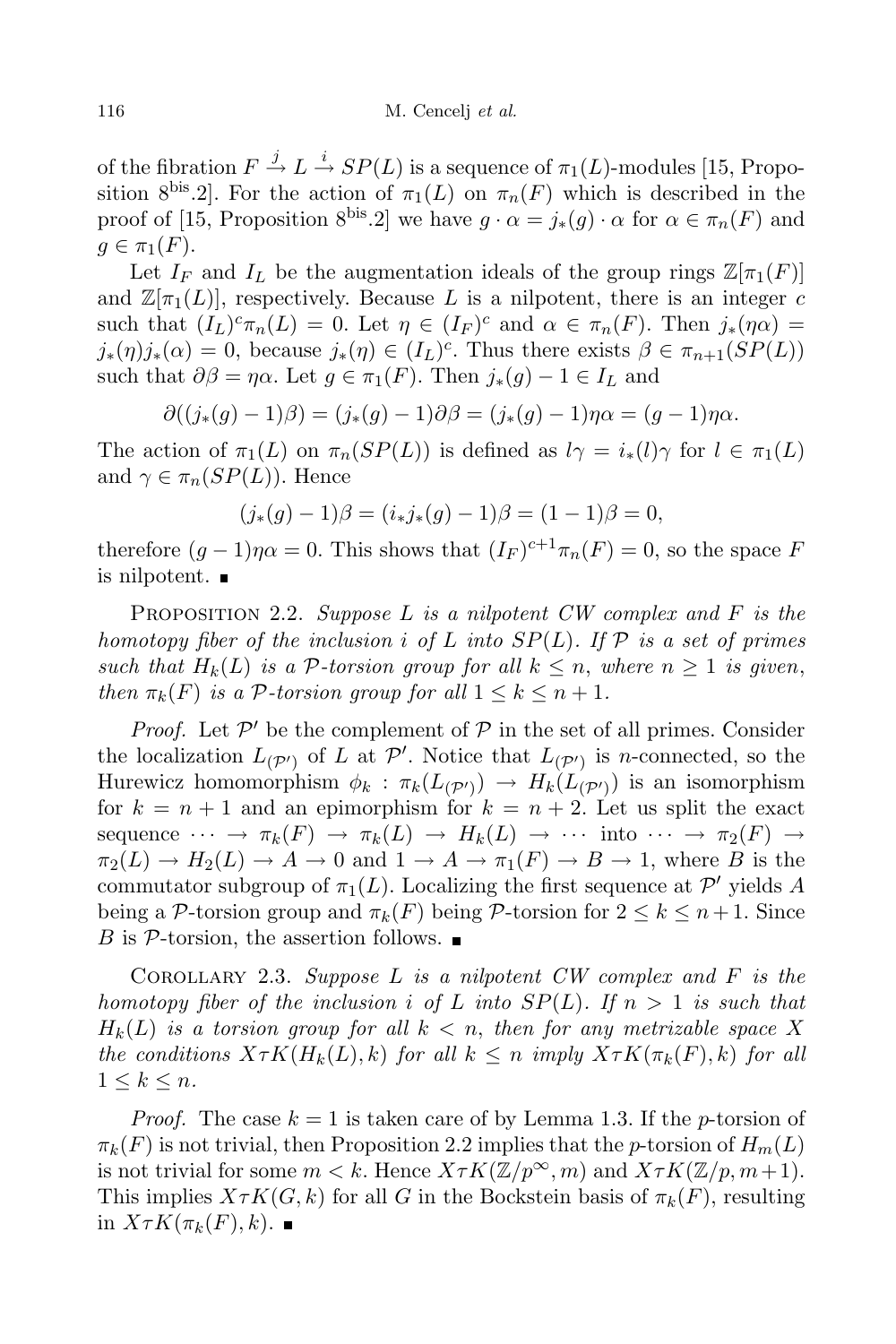3. Homotopy groups with coefficients. Given a countable Abelian group G consider a pointed compactum  $P_n(G)$  whose integral cohomology is concentrated in dimension  $n$  and equals  $G$ . The  $n$ <sup>th</sup> homotopy group  $\pi_n(L; G)$  of a pointed CW complex L is defined in [16] to be the set  $[P_n(G), L]$ of pointed homotopy classes from  $P_n(G)$  to L. If  $P_{n-1}(G)$  exists (which is always true if  $n > 2$  or G is torsion free and  $n \geq 2$ , then  $P_n(G)$  could be taken as the suspension  $\sum P_{n-1}(G)$  of  $P_{n-1}(G)$  with the resulting group structure on  $\pi_n(L, G)$ .

If one puts  $D = P_2(G)$  (or  $D = P_1(G)$  if G is torsion-free), then one can analyze homotopy groups of  $L^D = \text{Map}(D, L)$  and realize that  $\pi_n(L^D) = \pi_{n+2}(L;G)$  (respectively,  $\pi_n(L^D) = \pi_{n+1}(L;G)$ ). Therefore, given a Hurewicz fibration  $F \to E \to B$ , one concludes there is a long exact sequence  $\cdots \to \pi_n(F;G) \to \pi_n(E;G) \to \pi_n(G;G) \to \pi_{n-1}(F;G) \to \cdots$  (see [16] for the special case of  $G = \mathbb{Z}/m$ ] because  $F^D \to E^D \to B^D$  is a Serre fibration.

In the special case of  $G = \mathbb{Z}/m$  one can pick the Moore space  $D =$  $M(\mathbb{Z}/m, 1)$  for  $P_2(G)$ . In that case one has a Serre fibration (that follows from the Homotopy Extension Theorem)  $\mathrm{Map}(S^2, L) \to \mathrm{Map}(D, L) \to \mathrm{Map}(S^1, L)$ where  $S^1$  is the 1-skeleton of D and  $S^2 = D/S^1$ . The map  $\text{Map}(D, L) \rightarrow$  $\text{Map}(S^1, L)$  is simply restriction induced. Since the boundary homomorphism  $\pi_{n+1}(B) \to \pi_n(F)$  in that case amounts to multiplication by m from  $\pi_{n+1}(\text{Map}(S^1, L)) = \pi_{n+2}(L)$  to  $\pi_n(\text{Map}(S^2, L)) = \pi_{n+2}(L)$ , one concludes the following (see [16] for another way of deriving an equivalent result):

LEMMA 3.1. Let  $D = M(\mathbb{Z}/m, 1)$  for some  $m \geq 2$ . For each pointed CW complex L and each  $n \geq 0$  one has a natural exact sequence

$$
0 \to \pi_{n+2}(L) \otimes \mathbb{Z}/m \to \pi_n(L^D) \to \pi_{n+1}(L) * \mathbb{Z}/m \to 0,
$$

where  $\pi_1(L) * \mathbb{Z}/m$  is  $\{x \in \pi_1(L) \mid x^m = 1\}.$ 

We are interested in homotopy groups with coefficients in  $\mathbb{Z}/p^{\infty}$ , the direct limit of  $\mathbb{Z}/p \to \mathbb{Z}/p^2 \to \cdots$ . Notice that one can construct  $P_2(\mathbb{Z}/p^{\infty})$  as the inverse limit of  $\cdots \to M(\mathbb{Z}/p^{n+1},1) \to M(\mathbb{Z}/p^n,1) \to \cdots \to M(\mathbb{Z}/p,1)$ which can be viewed as  $M(\widehat{Z}_p, 1)$ , the Moore space for the p-adic integers  $Z_p$  in terms of Steenrod homology. In that case Lemma 3.1 becomes

LEMMA 3.2. Let  $p$  be prime. For each pointed CW complex  $L$  and each  $n \geq 0$  one has a natural exact sequence

$$
0 \to \pi_{n+2}(L) \otimes \mathbb{Z}/p^{\infty} \to \pi_{n+2}(L;\mathbb{Z}/p^{\infty}) \to \pi_{n+1}(L) * \mathbb{Z}/p^{\infty} \to 0,
$$

where  $\pi_1(L) * \mathbb{Z}/p^{\infty}$  is  $\{x \in \pi_1(L) \mid x^{p^k} = 1 \text{ for some } k \geq 1\}.$ 

As a consequence of Lemmas 3.1, 3.2, and the Dold–Thom Theorem [5]  $(\pi_n(SP(L) = H_n(L))$ , one can deduce that  $\pi_n(SP(L); G) = H_n(L; G)$  for all *n* and  $G = \mathbb{Z}/p$  or  $G = \mathbb{Z}/p^{\infty}$ .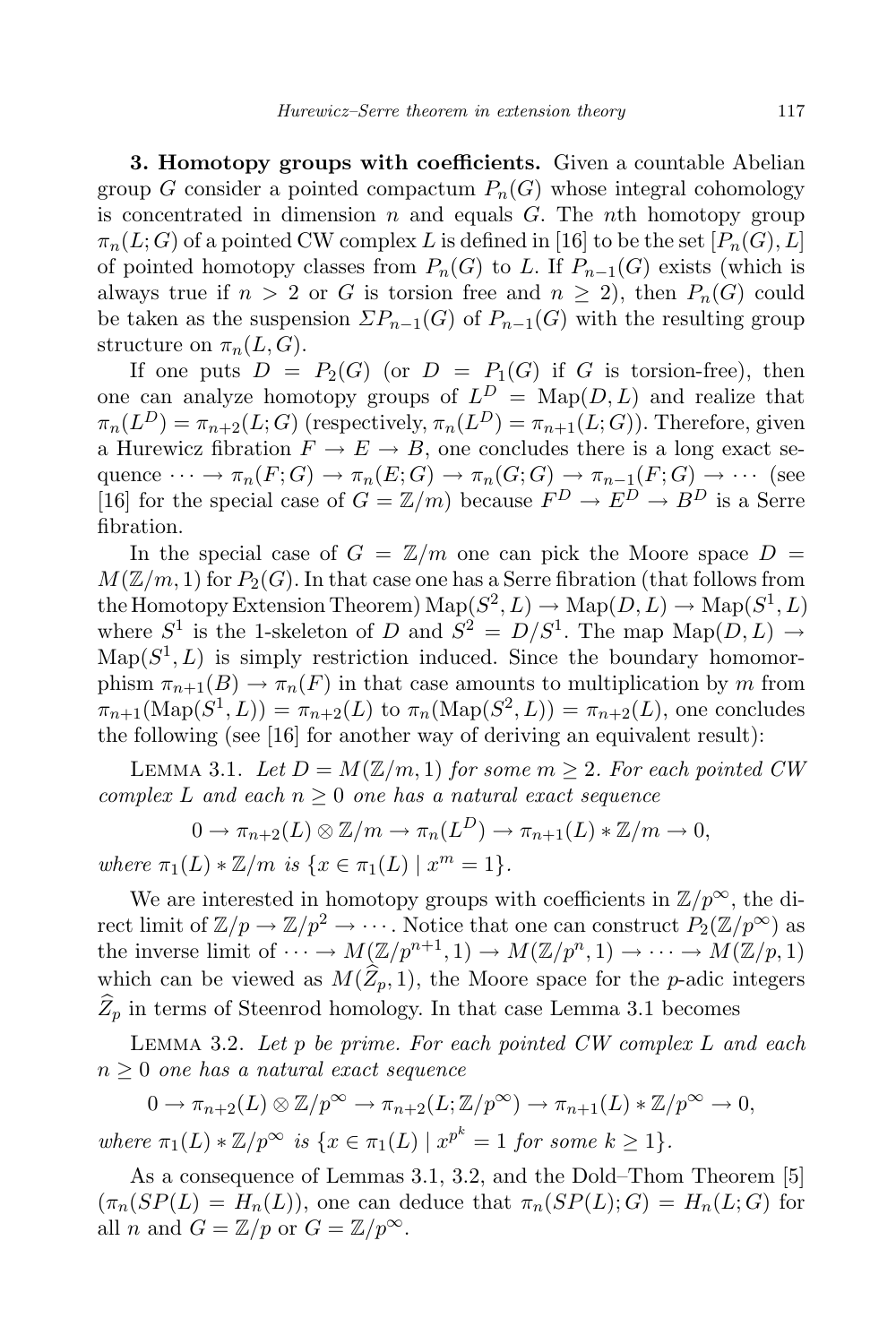PROPOSITION 3.3. Suppose L is a nilpotent  $CW$  complex whose fundamental group is  $\bar{p}$ -local for some prime p. Let F be the homotopy fiber of the inclusion  $i: L \to SP(L)$ . If  $H_k(L;\mathbb{Z}/p) = 0$  for  $k \leq n$ , where  $n \geq 1$ , then  $\pi_k(F; \mathbb{Z}/p) = 0$  for  $2 \leq k \leq n+1$  and  $\pi_k(L; \mathbb{Z}/p) = 0$  for  $2 \leq k \leq n$ .

*Proof.* Let  $\widetilde{L}$  be the universal cover of L and let  $\pi : \widetilde{L} \to L$  be the covering projection. Recall that every nilpotent CW complex  $L$  has the  $p$ completion  $L_p$  with the map  $L \to L_p$  inducing isomorphisms of all homology groups with coefficients in  $\mathbb{Z}/p$  such that one has a natural exact sequence

$$
0 \to \text{Ext}(\mathbb{Z}/p^{\infty}, \pi_n(L)) \to \pi_n(L_p) \to \text{Hom}(\mathbb{Z}/p^{\infty}, \pi_{n-1}(L)) \to 0
$$

for all  $n \geq 1$  (see [12, Theorem 3.7 on p. 416]). By Lemmas 5.2 and 5.3 one has  $\text{Ext}(\mathbb{Z}/p^{\infty}, \pi_1(L)) = \text{Hom}(\mathbb{Z}/p^{\infty}, \pi_1(L)) = 0$ , so the induced map  $\tilde{L}_p \rightarrow \tilde{L}_p$  is a homotopy equivalence. Therefore it induces isomorphism of homology mod  $p$  and  $\pi$  induces isomorphism of homology mod  $p$ . However,  $H_2(L;\mathbb{Z}/p) = \pi_2(L;\mathbb{Z}/p) = \pi_2(L;\mathbb{Z}/p)$  and  $\pi_3(L) \to H_3(L)$  is an epimorphism resulting in  $\pi_3(L; \mathbb{Z}/p) \to H_3(L; \mathbb{Z}/p)$  being an epimorphism. By exactness of mod p groups of a fibration one gets  $\pi_2(F; \mathbb{Z}/p) = 0$ . That proves the assertion for  $n = 1$ .

If  $n > 1$  then we apply the mod p Hurewicz Theorem of [16] to L to conclude that  $\pi_{n+1}(\widetilde{L}; \mathbb{Z}/p) \to H_{n+1}(\widetilde{L}; \mathbb{Z}/p)$  is an isomorphism and that  $\pi_{n+2}(\tilde{L}; \mathbb{Z}/p) \to H_{n+2}(\tilde{L}; \mathbb{Z}/p)$  is an epimorphism. Hence,  $\pi_{n+1}(L; \mathbb{Z}/p)$  $\rightarrow H_{n+1}(L;\mathbb{Z}/p)$  is an isomorphism and  $\pi_{n+2}(L;\mathbb{Z}/p) \rightarrow H_{n+2}(L;\mathbb{Z}/p)$  is an epimorphism. Thus  $\pi_{n+1}(F; \mathbb{Z}/p) = 0$ .

COROLLARY 3.4. Suppose  $L$  is a nilpotent  $CW$  complex whose fundamental group is  $\bar{p}$ -local for some prime p. Let F be the homotopy fiber of the inclusion  $i: L \to SP(L)$ . If  $H_k(L; \mathbb{Z}/p^{\infty}) = 0$  for  $k \leq n$ , where  $n \geq 2$ , then  $\pi_k(L; \mathbb{Z}/p^\infty) = \pi_k(F; \mathbb{Z}/p^\infty) = 0$  for  $2 \leq k \leq n$ .

*Proof.* CASE 1:  $n > 2$ . Notice  $H_k(L;\mathbb{Z}/p) = 0$  for  $k \leq n-1$ , resulting in  $\pi_k(F; \mathbb{Z}/p) = 0$  for  $2 \leq k \leq n$ . Hence  $\pi_k(F; \mathbb{Z}/p^{\infty}) = 0$  for  $2 \leq k \leq n$  and from an exact sequence we get  $\pi_k(L, \mathbb{Z}/p^\infty) = 0$  for  $2 \leq k \leq n$ .

CASE 2:  $n = 2$ . Let  $\widetilde{L}$  be the universal cover of L and let  $\pi : \widetilde{L} \to L$ be the covering projection. Notice that the induced map  $\widetilde{L}_p \rightarrow \widehat{L}_p$  is a homotopy equivalence. Therefore it induces isomorphism of homology mod p and  $\pi$  induces isomorphism of homology mod p. However,  $H_2(L;\mathbb{Z}/p^{\infty}) =$  $\pi_2(L; \mathbb{Z}/p^{\infty})$  and  $\pi_3(L) \rightarrow H_3(\widetilde{L})$  is an epimorphism resulting in  $\pi_3(L; \mathbb{Z}/p^{\infty})$  $\rightarrow H_3(L;\mathbb{Z}/p^{\infty})$  being an epimorphism. By exactness of mod p groups of a fibration one gets  $\pi_2(F; \mathbb{Z}/p^{\infty}) = \pi_2(L; \mathbb{Z}/p^{\infty}) = 0$ .

PROPOSITION 3.5. Suppose  $L$  is a nilpotent  $CW$  complex,  $F$  is the homotopy fiber of the inclusion  $i: L \to SP(L)$  of L into its infinite symmetric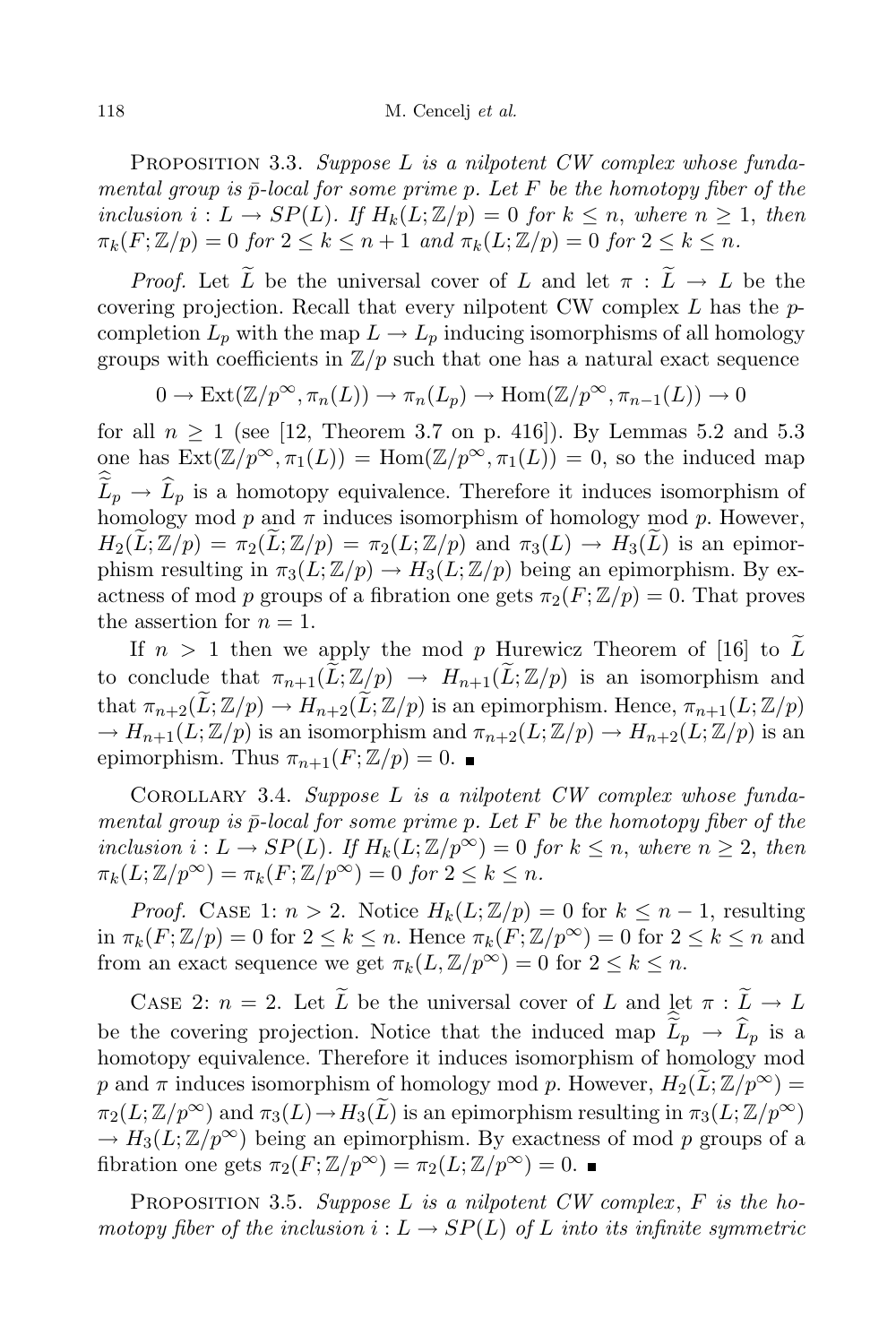product, and  $n \geq 2$ . If  $H_k(L; \mathbb{Z}_{(\mathcal{P})}) = 0$  for  $k \leq n$ , then  $\pi_k(F; \mathbb{Z}_{(\mathcal{P})}) = 0$  for  $2 \leq k \leq n+1$  and  $\pi_k(L; \mathbb{Z}_{(\mathcal{P})}) = 0$  for  $2 \leq k \leq n$ .

*Proof.* Let  $\mathcal{P}'$  be the complement of  $\mathcal{P}$  in the set of all primes. If  $H_k(L; \mathbb{Z}_{(\mathcal{P})}) = 0$  for  $k \leq n$ , then  $H_1(L)$  is a  $\mathcal{P}'$ -torsion group resulting in  $\pi_1(L)$  being a P'-torsion group. Let  $L_{(\mathcal{P})}$  be the P-localization of L. It is *n*-connected, so by the classical Hurewicz Theorem  $\pi_k(L_{(\mathcal{P})}) \to H_k(L_{(\mathcal{P})})$ is an isomorphism for  $k \leq n+1$  and an epimorphism for  $k = n+2$ . That corresponds to  $\pi_k(L; \mathbb{Z}_{(\mathcal{P})}) \to H_k(L; \mathbb{Z}_{(\mathcal{P})})$  being an isomorphism for  $k \leq n+1$  and an epimorphism for  $k = n+2$ . In view of exactness of  $\cdots \to \pi_k(F; \mathbb{Z}_{(\mathcal{P})}) \to \pi_k(L; \mathbb{Z}_{(\mathcal{P})}) \to H_k(L; \mathbb{Z}_{(\mathcal{P})}) \to \cdots$ , the assertion fol- $\frac{1}{\sqrt{2}}$ 

## 4. Main results

LEMMA 4.1. Suppose  $X$  is a metrizable space,  $G$  is an Abelian group, and  $n \geq 1$ . If  $\dim_G(X) > n$ , then one of the following conditions holds:

- (a) dim<sub> $\mathbb{O}(X) \geq n+1$  and G is not a torsion group.</sub>
- (b) There is a prime p such that  $G \otimes \mathbb{Z}/p^{\infty} \neq 0$  and  $\dim_{\mathbb{Q}}(X) \leq n$ ,  $\dim_{\mathbb{Z}/p^{\infty}}(X) \geq n$ .
- (c) There is a prime p such that G is p-divisible,  $Tor_p(G) \neq 0$ , and  $\dim_{\mathbb{Z}/p^{\infty}}(X) \geq n+1.$
- (d) There is a prime p such that  $\text{Tor}_p(G)$  is not p-divisible and  $\dim_{\mathbb{Z}/p}(X)$  $\geq n+1$ .

*Proof.* Let  $\dim_G(X) = m$ . Suppose none of (a)–(d) holds. According to part (b) of Theorem B of [10] one has  $m = \dim_{G/\mathrm{Tor}(G)}(X)$  or  $m =$  $\dim_{\text{Tor}(G)}(X)$ . If  $\dim_{\text{Tor}(G)}(X) \geq n+1$ , then, according to part (a) of Theorem B of [10], there is a prime p such that either  $Tor(G)$  is p-divisible,  $Tor_p(G) \neq 0$ , and  $\dim_{Tor(G)}(X) = \dim_{\mathbb{Z}/p^{\infty}}(X)$  (in which case (c) holds), or Tor(G) is not p-divisible,  $Tor_p(G) \neq 0$ , and  $\dim_{Tor(G)}(X) = \dim_{\mathbb{Z}/p}(X)$ (in which case (d) holds). Therefore  $m = \dim_{G/\mathrm{Tor}(G)}(X)$  and  $\dim_{\mathrm{Tor}(G)}(X)$  $\leq n$ . In particular, G is not a torsion group, so  $\dim_{\mathbb{Q}}(X) \leq n$  as (a) fails to hold.

Consider  $\mathcal{P} = \{p \mid G \otimes \mathbb{Z}/p^{\infty} \neq 0\}$ , the set of primes p such that  $G/Tor(G)$  is not p-divisible. It is shown in [10] (part (f) of Theorem B) that  $\dim_{\mathbb{Z}_{(\mathcal{P})}}(X) \ge \dim_{G/\text{Tor}(G)}(X)$ , so  $\dim_{\mathbb{Z}_{(\mathcal{P})}}(X) \ge m$ . As (b) does not hold, it follows that  $\dim_{\mathbb{Z}/p^{\infty}}(X) \leq n-1$  for all  $p \in \mathcal{P}$ . From the exact sequence

$$
0 \to \mathbb{Z}_{(\mathcal{P})} \to \mathbb{Q} \to \bigoplus_{p \in \mathcal{P}} \mathbb{Z}/p^{\infty} \to 0
$$

one concludes that the homotopy fiber of  $K(\mathbb{Z}_{(\mathcal{P})}, m-1) \to K(\mathbb{Q}, m-1)$  is  $K(\bigoplus_{p\in\mathcal{P}}\mathbb{Z}/p^{\infty},m-2)$ . Since  $m-2\geq n-1$ ,  $X\tau K(\bigoplus_{p\in\mathcal{P}}\mathbb{Z}/p^{\infty},m-2)$ , which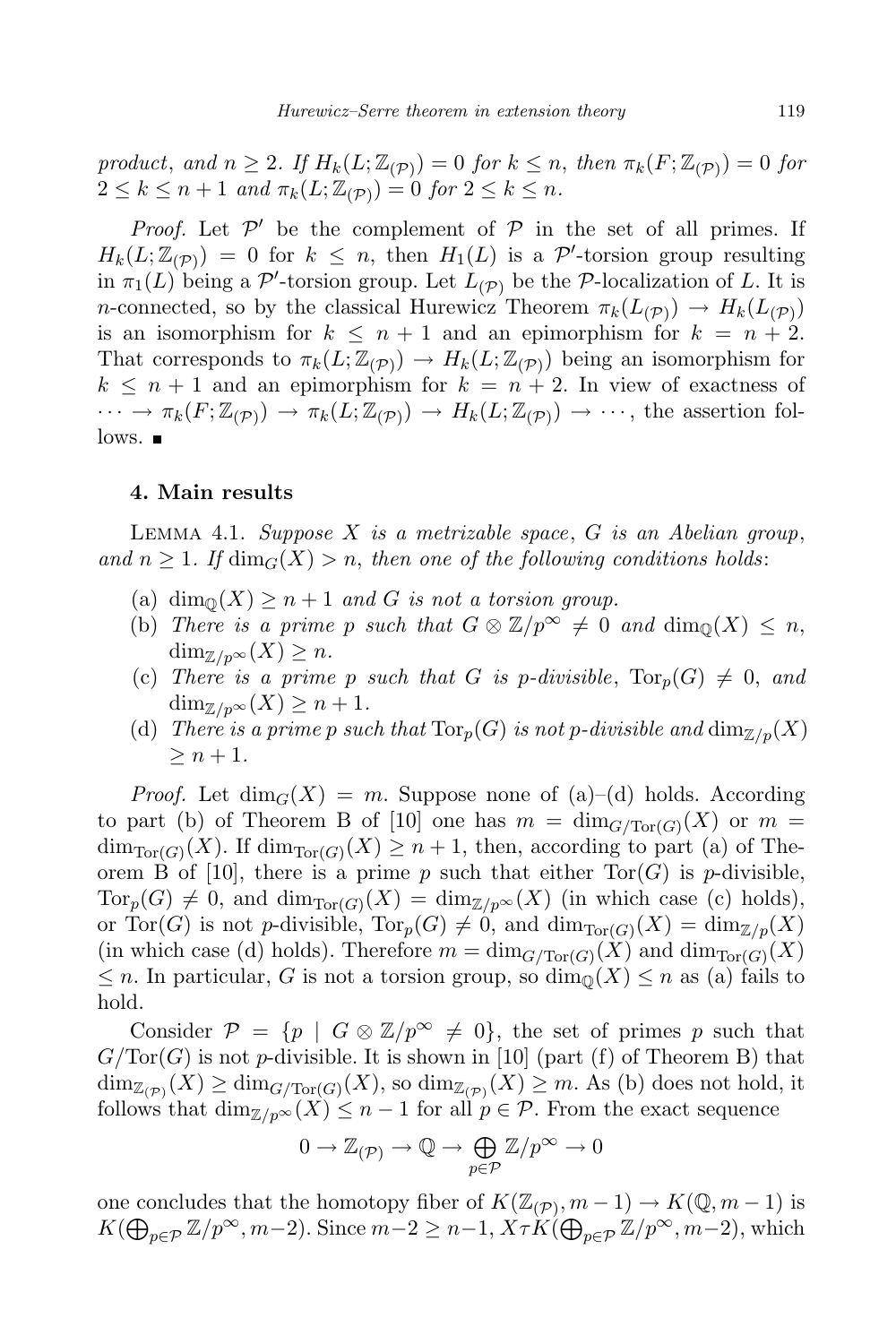implies  $X \tau K(\mathbb{Z}_{(\mathcal{P})}, m-1)$  as  $X \tau K(\mathbb{Q}, m-1)$ . Thus  $\dim_{\mathbb{Z}_{(\mathcal{P})}}(X) \leq m-1$ , a contradiction.

THEOREM 4.2. Suppose L is a nilpotent CW complex and F is the homotopy fiber of the inclusion i of L into  $SP(L)$ . If X is a metrizable space such that  $X \tau K(H_k(L), k)$  for all  $k \geq 1$ , then  $X \tau K(\pi_k(F), k)$  and  $X \tau K(\pi_k(L), k)$ for all  $k \geq 2$ .

*Proof.* Suppose  $n \geq 2$  is the smallest k such that  $X \tau K(\pi_k(F), k)$  fails (similar argument in case  $X \tau K(\pi_k(L), k)$  fails). By Lemma 4.1 one of the following cases holds for  $G = \pi_n(F)$ :

- (a) dim<sub> $\mathbb{Q}(X) \geq n+1$  and G is not a torsion group.</sub>
- (b) There is a prime p such that  $G \otimes \mathbb{Z}/p^{\infty} \neq 0$  and  $\dim_{\mathbb{Q}}(X) \leq n$ ,  $\dim_{\mathbb{Z}/p^{\infty}}(X) \geq n.$
- (c) There is a prime p such that G is p-divisible,  $Tor_p(G) \neq 0$ , and  $\dim_{\mathbb{Z}/p^{\infty}}(X) \geq n+1.$
- (d) There is a prime p such that  $Tor_p(G)$  is not p-divisible and  $\dim_{\mathbb{Z}/p}(X)$  $\geq n+1$ .

CASE 1:  $\dim_{\mathbb{Q}}(X) \leq n-1$ . Now only (b)–(d) are possible. Let p be the prime from one of those cases. Notice  $H_k(L)$  is  $\bar{p}$ -local for  $k \leq n-1$ as otherwise  $\dim_{\mathbb{Z}/p^{\infty}}(X) \leq n-1$  and  $\dim_{\mathbb{Z}/p}(X) \leq n$  so none of (b)-(d) would be valid. Another observation is  $H_n(L) \otimes \mathbb{Z}/p^{\infty} = 0$ . Indeed, otherwise  $H_n(L)/\text{Tor}(H_n(L))$  is not p-divisible, in which case [10, part (d) of Theorem B implies  $\dim_{\widehat{\mathbb{Z}}_p}(X) \leq n$  as  $\dim_{H_n(L)}(X) \leq n$ . Therefore  $\dim_{\mathbb{Z}_{(p)}}(X) \leq n$  (see part (e) of Theorem B in [10]) and  $\dim_{\mathbb{Z}/p^{\infty}}(X) \leq$  $\max(\dim_{\mathbb{Q}}(X), \dim_{\mathbb{Z}_{(p)}}(X) - 1) \leq n - 1$ , a contradiction.

 $\pi_1(L)$  is  $\bar{p}$ -local by Lemma 5.4 and  $G \otimes \mathbb{Z}/p^{\infty} = 0$  by Corollary 3.4. That means (b) is not possible. If  $H_n(L)$  is not p-divisible, then  $\dim_{\mathbb{Z}/p}(X) \leq n$ and neither (c) nor (d) would be possible. Thus  $H_k(L; \mathbb{Z}/p) = 0$  for  $k \leq n$ , resulting in G being  $p$ -divisible by Proposition 3.3. That means only (c) is possible. In addition,  $\text{Tor}_p(H_n(L)) = 0$ . Also  $H_{n+1}(L) \otimes \mathbb{Z}/p^{\infty} = 0$  (otherwise  $\dim_{\mathbb{Z}_{(p)}}(X) \leq n+1$  and  $\dim_{\mathbb{Z}/p^{\infty}}(X) \leq \max(\dim_{\mathbb{Q}}(X), \dim_{\mathbb{Z}_{(p)}}(X)-1) \leq n$ . Thus  $H_k(L;\mathbb{Z}/p^\infty) = 0$  for  $k \leq n+1$ . By Corollary 3.4,  $Tor_p(G) = 0$ , a contradiction.

CASE 2:  $\dim_{\mathbb{Q}}(X) > n-1$ . By Proposition 2.2 the group G is P-torsion such that  $\dim_{\mathbb{Z}/p^{\infty}}(X) \leq n-1$  for all  $p \in \mathcal{P}$ , which implies  $\dim_G(X) \leq n$ , a contradiction.

COROLLARY 4.3. Suppose L is a nilpotent CW complex such that  $\pi_n(L)$  $=\pi_{n+1}(L) = 0$  for some  $n \geq 1$ . If  $X \tau SP(L)$  for some metrizable space X, then  $X \tau K(H_{n+1}(L), n)$ .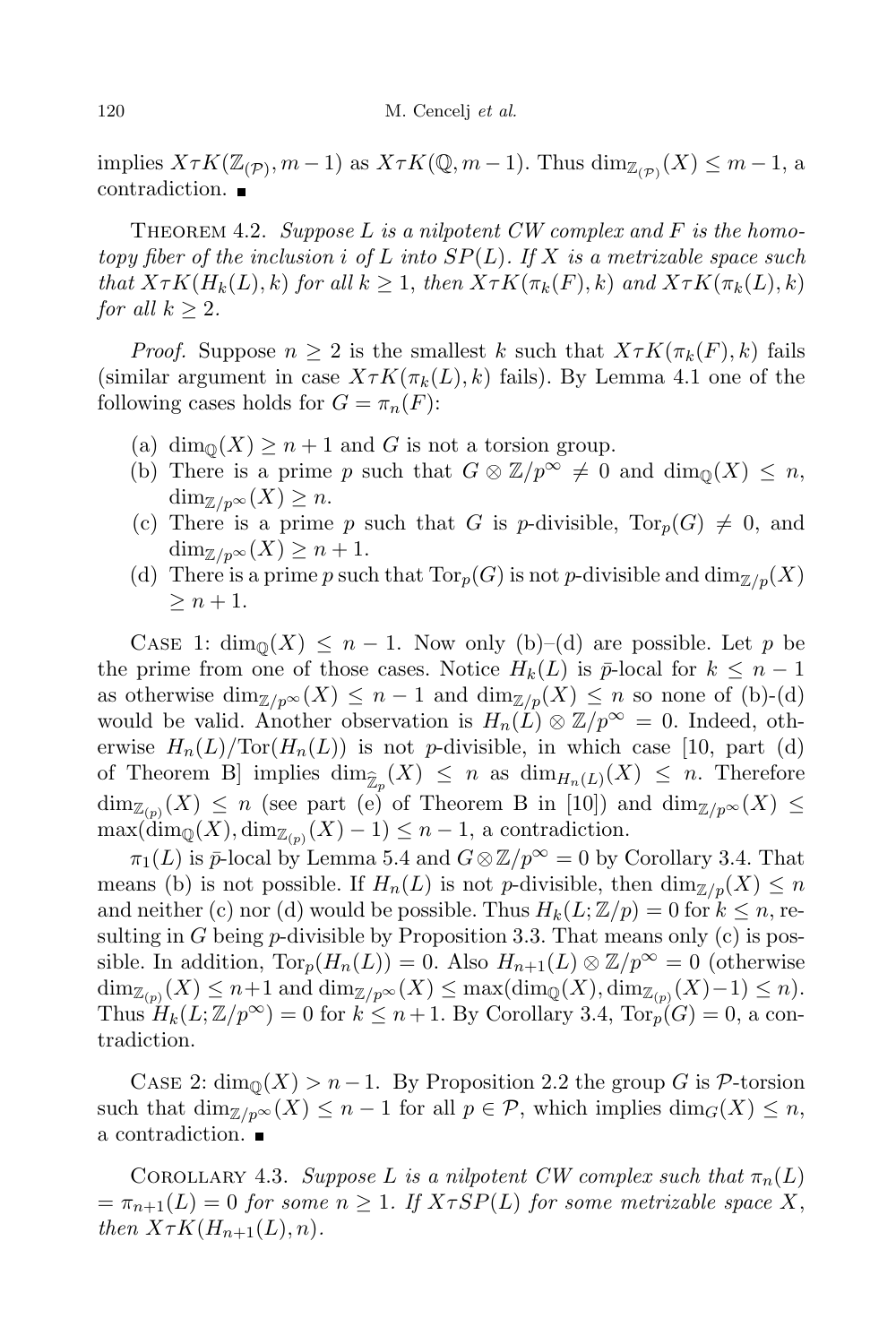*Proof.* If  $n = 1$ , then  $H_{n+1}(L) = 0$ , so assume  $n \geq 2$ . Notice that  $\pi_n(F) = H_{n+1}(L)$ , where F is the homotopy fiber of  $i: L \to SP(L)$ .

LEMMA 4.4. Suppose  $L$  is a nilpotent  $CW$  complex and  $F$  is the homotopy fiber of the inclusion i of L into  $SP(L)$ . If  $X \tau K(H_1(L), 1)$  for some metrizable space X and  $H_1(L)$  is finitely generated, then  $X \tau K(\pi_1(F), 1)$ .

*Proof.* If  $H_1(L)$  is finitely generated and non-torsion, then X is at most 1-dimensional, in which case  $X\tau L$  for all connected CW complexes. Therefore assume  $H_1(L)$  is a torsion group and (see Proposition 2.2) there is an exact sequence  $1 \to A \to \pi_1(F) \to B \to 1$  such that A and B are P-torsion groups, where  $\mathcal{P} = \{p | \text{Tor}_p(H_1(L)) \neq 0\}$ . Notice  $H_1(L)$  does not contain  $\mathbb{Z}/p^{\infty}$  for any prime p, so  $X \tau K(A, 1)$  and  $X \tau K(B, 1)$ , which implies  $X \tau K(\pi_1(F), 1)$ .

THEOREM 4.5. Let X be a metrizable space such that  $\dim(X) < \infty$  or  $X \in ANR$ . Suppose L is a nilpotent CW complex. If  $X \tau SP(L)$ , then  $X \tau L$ in the following cases:

(a)  $H_1(L)$  is finitely generated.

(b)  $H_1(L)$  is a torsion group.

*Proof.* (a) By Theorem 4.2 and Lemma 4.4 one concludes  $X \tau K(\pi_n(F), n)$ for all  $n \geq 1$ . Theorem G of [10] gives  $X \tau F$ , which implies  $X \tau L$ .

(b) By Theorem 4.2 and Lemma 1.3 one concludes  $X \tau K(\pi_n(L), n)$  for all  $n \geq 1$ . Theorem G of [10] yields  $X \tau L$ .

## 5. Appendix

LEMMA 5.1. Suppose  $N$  is a nilpotent group and  $p$  is a prime. Then  $Ab(N)$  is p-divisible if and only if N is p-divisible.

*Proof.* If N is p-divisible clearly so is its abelianization. We will prove the converse by induction on the nilpotency class n of N. Let  $\Gamma^n N = \Gamma^n$ . Notice  $N/\Gamma^n$  is a nilpotent group of class  $n-1$  whose abelianization is  $p$ -divisible. Thus the group itself is  $p$ -divisible. The epimorphism

$$
\bigotimes^n \text{Ab}(N) \to \Gamma^n N = \Gamma^n
$$

implies  $\Gamma^n$  is p-divisible, so the fact that N is a central extension

$$
1 \to \Gamma^n \to N \to N/\Gamma^n \to 1
$$

concludes the proof.

LEMMA 5.2. Suppose N is a nilpotent group and p is a prime. The following conditions are equivalent:

- (a) Ext $(\mathbb{Z}/p^{\infty}, N) = 0$ ,
- (b) Ext $(\mathbb{Z}/p^{\infty}, N)$  is p-divisible,
- (c)  $N$  is p-divisible.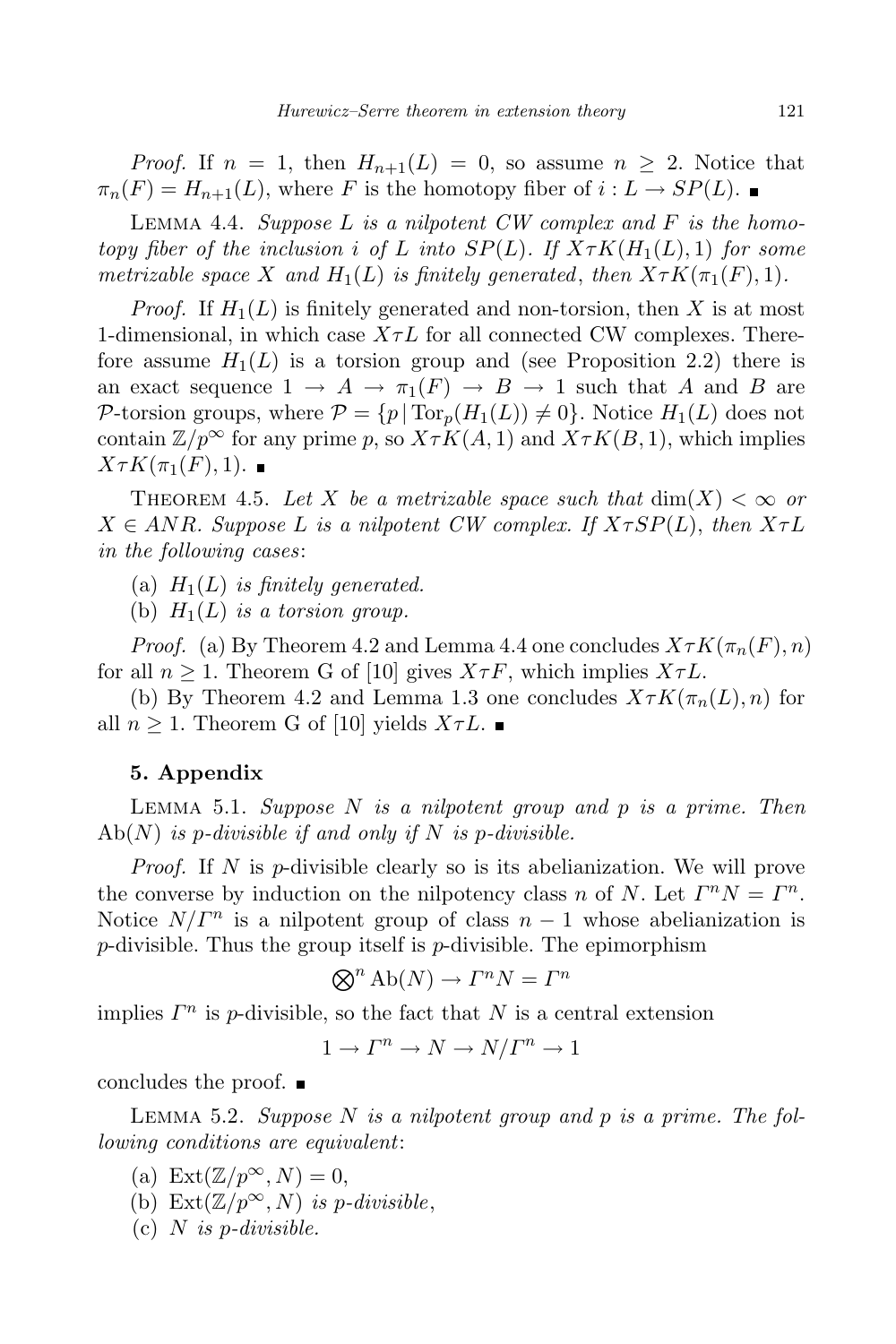*Proof.* (a)⇒(b) is obvious. For  $(c) \Rightarrow (a)$  let N be p-divisible. Then so is its abelianization and Proposition 3 of [3] implies  $\text{Ext}(\mathbb{Z}/p^{\infty}, N) = 0$ .

 $(b) \Rightarrow (c)$ . If N is not p-divisible, neither is its abelianization by Lemma 5.1. Therefore, by Proposition 3 of [3],  $Ext(\mathbb{Z}_{p^{\infty}}, Ab(N))$  is not p-divisible. Then the six-term exact sequence of Hom and Ext [1, p. 170] implies that  $\text{Ext}(\mathbb{Z}/p^{\infty}, N)$  is not *p*-divisible.

LEMMA 5.3. Suppose  $G$  is a nilpotent group and  $p$  is a prime. The following conditions are equivalent:

- (a) Hom $(\mathbb{Z}/p^{\infty}, G) = 0$ ,
- (b) Hom $(\mathbb{Z}/p^{\infty}, G)$  is p-divisible,
- (c) Hom $(\mathbb{Z}/p^{\infty}, G) \otimes \mathbb{Z}/p^{\infty} = 0$ ,
- (d) G does not contain  $\mathbb{Z}/p^{\infty}$ .

Proof. Note that albeit Bousfield and Kan [1] defined Hom as a space, they showed that it is also the set of the respective homomorphisms.

 $(a) \Rightarrow (b)$  and  $(b) \Rightarrow (c)$  are obvious.

 $(c) \Rightarrow (b)$ . Notice the *p*-torsion of Hom( $\mathbb{Z}/p^{\infty}, G$ ) is trivial. Indeed, if *i* :  $\mathbb{Z}/p^{\infty} \to G$  and  $i^p = 1$ , then for any  $a \in \mathbb{Z}/p^{\infty}$  we find  $b \in \mathbb{Z}/p^{\infty}$  satisfying  $b^p = a.$  Now,  $i(a) = i(b^p) = i^p(b) = 1.$  If an Abelian group A has no p-torsion and  $A \otimes \mathbb{Z}/p^{\infty} = 0$ , then A is *p*-divisible.

(b)⇒(d). Suppose  $i : \mathbb{Z}/p^{\infty} \to G$  is a monomorphism. Given  $a \in \mathbb{Z}/p^{\infty}$ find  $k \geq 1$  such that  $a^{p^k} = 1$  and choose  $\phi : \mathbb{Z}/p^{\infty} \to G$  so that  $i = \phi^{p^k}$ . Now  $i(a) = \phi^{p^k}(a) = (\phi(a))^{p^k} = \phi(a^{p^k}) = \phi(1) = 1$ , a contradiction.

(d)⇒(a). Given a non-trivial  $i : \mathbb{Z}/p^{\infty} \to G$  its image is a direct sum of copies of  $\mathbb{Z}/p^{\infty}$ , a contradiction.  $\blacksquare$ 

LEMMA 5.4. Suppose  $L$  is a nilpotent  $CW$  complex and  $p$  is a prime. If  $H_1(L; \mathbb{Z}/p^{\infty}) = H_2(L; \mathbb{Z}/p^{\infty}) = 0$ , then  $\pi_1(L)$  is  $\bar{p}$ -local.

*Proof.* In view of  $H_2(L;\mathbb{Z}/p^\infty) = 0$ ,  $H_1(L)$  has trivial *p*-torsion and  $H_1(L; \mathbb{Z}/p^{\infty}) = 0$  implies  $H_1(L)$  is *p*-divisible. Hence so is  $\pi_1(L)$  (see Lemma 5.1). Consider the p-completion  $\widehat{L}_p$  of L. As  $\pi_1(\widehat{L}_p) = \text{Ext}(\mathbb{Z}/p^{\infty}, \pi_1(L))$  $= 0$  and  $H_2(\widehat{L}_p;\mathbb{Z}/p^{\infty}) = H_2(L;\mathbb{Z}/p^{\infty}) = 0$  one gets  $\pi_2(\widehat{L}_p) \otimes \mathbb{Z}/p^{\infty} = 0$  by the Hurewicz Theorem. The exact sequence

$$
0 \to \text{Ext}(\mathbb{Z}/p^{\infty}, \pi_2(L)) \to \pi_2(\widehat{L}_p) \to \text{Hom}(\mathbb{Z}/p^{\infty}, \pi_1(L)) \to 0
$$

implies  $\text{Hom}(\mathbb{Z}/p^{\infty}, \pi_1(L)) \otimes \mathbb{Z}/p^{\infty} = 0$ . By Lemma 5.3,  $\pi_1(L)$  is  $\bar{p}$ -local.

## References

[1] A. K. Bousfield and D. M. Kan, Homotopy Limits, Completions and Localizations, 2nd corrected printing, Lecture Notes in Math. 304, Springer, Berlin, 1987.